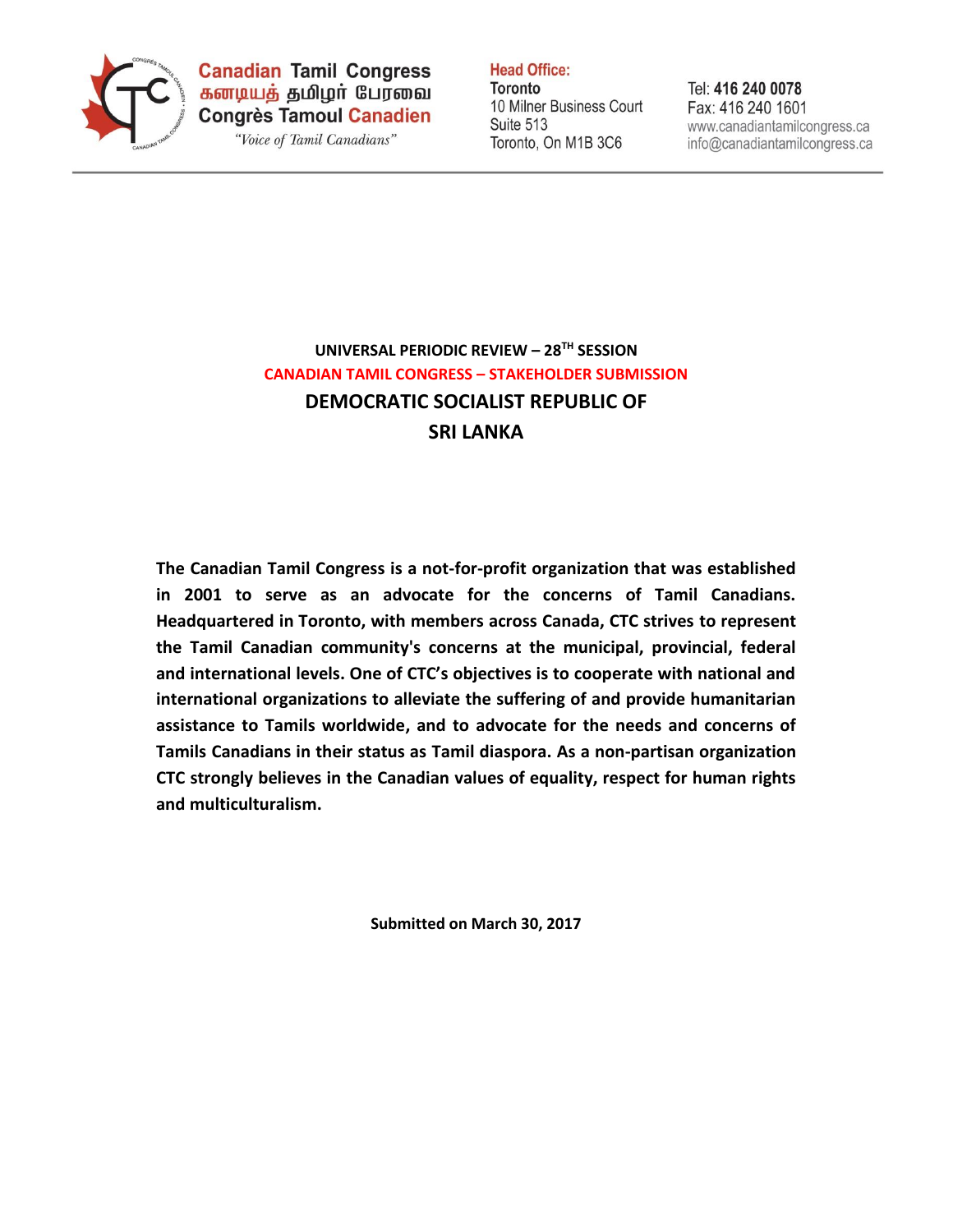# **Universal Periodic Review – 28th Session Canadian Tamil Congress – Stakeholder Submission Sri Lanka**

# **Introduction**

- 1. The Canadian Tamil Congress ("**CTC**") remains concerned with Sri Lanka's domestic human rights situation, specifically the treatment of Tamils in the North-East of Sri Lanka.
- 2. Sri Lanka's human rights record has been of grave concern to the international community for the last eight years. The United Nations Human Rights Council ("**UNHRC**") embodied this concern in its last five resolutions on Sri Lanka, A/HRC/RES/19/2, A/HRC/RES/22/1, A/HRC/RES/25/1, A/HRC/RES/30/1, and most recently in March 2017 in resolution A/HRC/RES/34/1.
- 3. Despite some positive reforms and minimal progress made on the contents of resolution 30/1 and in other areas requiring human rights redress, significant problems remain. Ongoing militarization in the North-East of the country, a lack of accountability for abuses committed by the military and political officials, and specific worries that plague women and children in the North-East should take prominence during country submissions at Sri Lanka's third Universal Periodic Review ("**UPR**").

# **Brief overview of methodology**

4. This submission was drafted by a team of lawyers and human rights advocates that have been working in Toronto, Montreal, Geneva and Sri Lanka over the past ten years on the human rights situation in Sri Lanka. The information and recommendations outlined come from a multitude of sources, including visits to Sri Lanka, information gathering and fact-finding missions from partners and civil societies collaborating in the North-East of Sri Lanka, as well as research and review of external reports.

## **Demilitarization of the North-East**

- 5. While the armed conflict ended in May 2009, almost eight years later, the North-East of the country remains heavily militarized.
- 6. While the military has reduced its visible presence in the towns of the North-East, they remain heavily concentrated in camps and base sites in the region. Although major human rights violations by the military have subsided under the new government, it continues to conduct widespread surveillance of the North-East Tamil population. This tactic of intimidation has left the population feeling vulnerable, especially given the fact that a similar situation occurred during the 2005 ceasefire. At that time, the military was also present in the North-East and keeping track of civilian activities; after the armed conflict recommenced, the military used the lists they had kept during the ceasefire period to kill over 600 people within a matter of months*.* Fears from the memory of this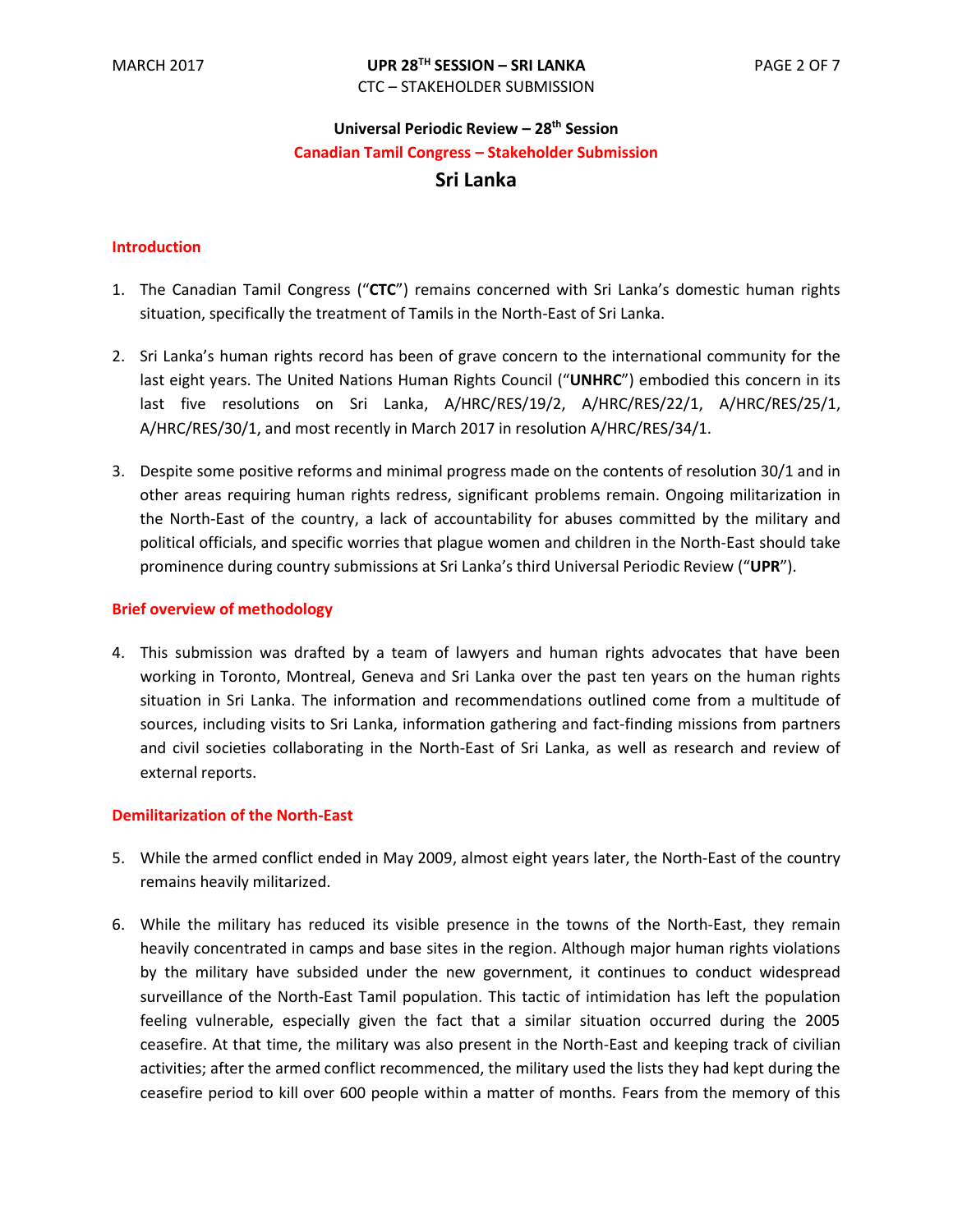time, and of the abuses by the military during the final stages of the armed conflict, linger in the population.

- 7. Contrary to the Sri Lankan government's commitments in Operative Paragraph 10 of resolution 30/1, the military continues to be heavily involved in civilian life in the North-East. <sup>i</sup> The military administers upwards of 300 schools in the Vanni region, including paying teachers' salaries, and runs farmland retaining the local Tamil population. The military also controls local businesses, including restaurants and food stores.<sup>ii</sup>
- 8. The military is also in charge of all land releases back to rightful landowners in the North-East. While some progress has been made on returning lands, deep concerns remain in two areas: first, the condition in which lands are returned, and second, the ongoing militarization surrounding the returned lands.
- 9. First, lands are often returned in a condition unsuitable for their use. For example, in the Valikamam North region, there is a longstanding and ongoing program of massive soil excavation by the military which has left the villages at a lower sea level than the roads.<sup>iii</sup> Such a program has left displaced peoples returning to their lands feeling extremely worried about the flooding that will occur during the rainy season. Additionally, there appears to be a pattern of the military destroying lands right prior to their release. In the town of Sampur, the military cut down all of the trees and filled in all the wells prior to return, and in the village of Keppapilavu, where there is currently a protest by the villagers for the return of their lands, there were reports of the Sri Lankan Air Force burning coconut trees on the lands.<sup>iv</sup> Second, the released lands remain surrounded by military camps and base sites. Land has been released partially, such that even in areas where the landowners' residential plots of land are released, the military continues to occupy the land on which they would make their livelihoods. In one village in Sampur, further expanded upon in the next section, a primary school is located right next to an army base camp.

## **Recommendations**

- **10. Order all security forces to end surveillance, harassment and reprisals against the Tamil community and human rights defenders.**
- **11. Give highest priority to the release and return of all lands that are occupied by the military to the rightful landowners, including lands which are required for the population's livelihoods. Establish and publish guidelines directed at military personnel for conditions in which lands must be returned to landowners, within three months of the UPR. Formulate and publicly circulate a comprehensive timetable for when lands will be released, within three months of the UPR.**
- **12. Give highest priority to the removal of the military from civilian life, schools and other commercial activities, as per Operative Paragraph 10 of UNHRC resolution 30/1. Formulate and publicly circulate a comprehensive timetable for ending military involvement in schools, civilian life and commercial activities, within six months of the UPR.**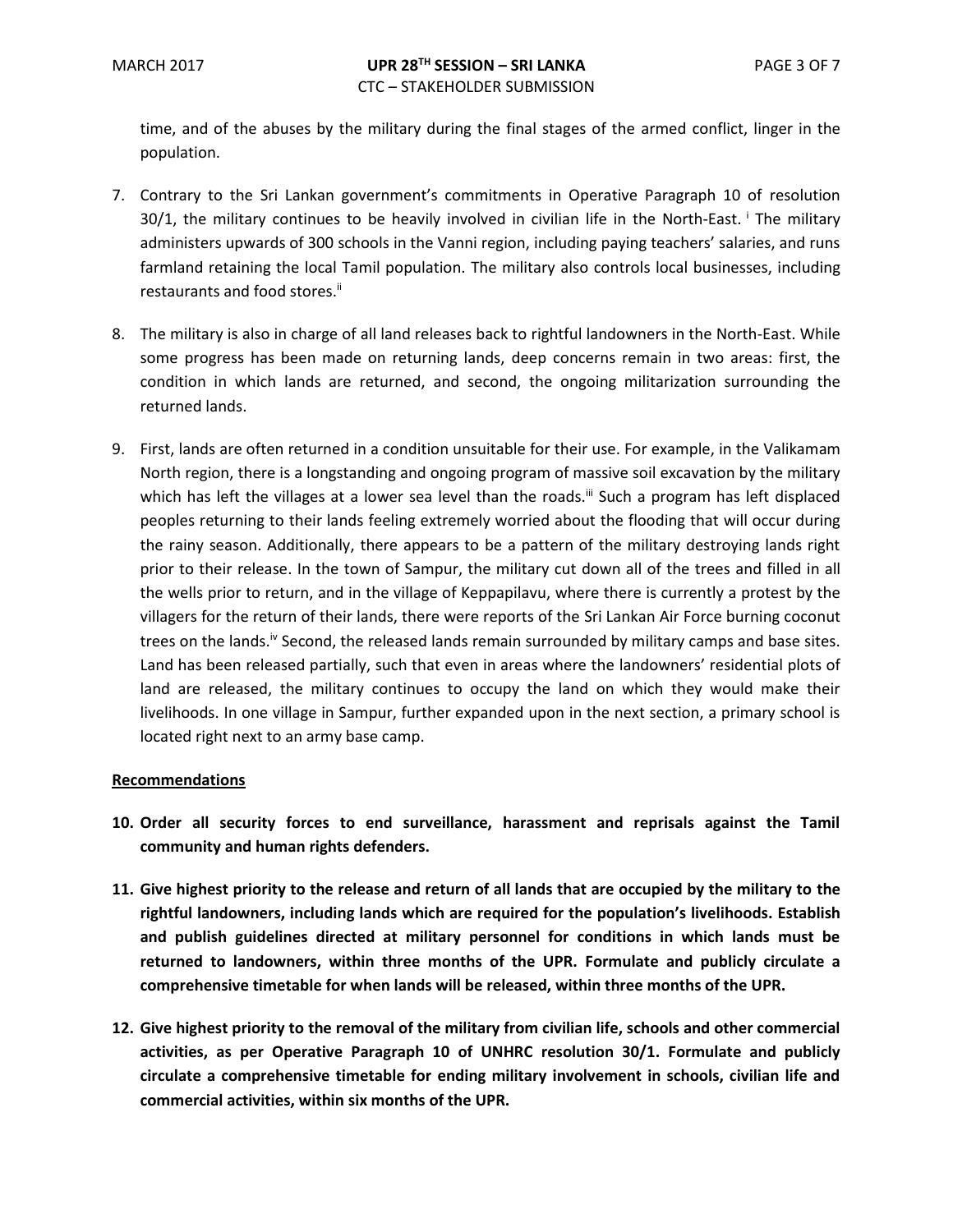# **Women in the North-East**

- 13. Many of the reforms called for above impact women more than other groups. Female headed households, single women, internally displaced women, war widows and female former combatants continue to suffer discrimination, sexual and gender-based violence, harassment and abuse from the authorities, including at the hands of the military. Women and children are particularly vulnerable to the effects of discrimination, and their situation merits particular, focused attention.
- 14. Given the post-war context, large numbers of female-headed households exist in the North-East. There are grave concerns surrounding women in these homes, as well as female former combatants and internally displaced women, and the ongoing militarization. In Sampur, a section of plots of land containing a large number of female-headed households and a grade school is located not even 500 meters from the military base camp.<sup> $V$ </sup> Given the historic abuses by the Sri Lankan, and indeed almost every military, towards women and children, this is especially disconcerting.
- 15. Additionally, there are disturbing reports of women subjected to sexual violence, as referred to by the Special Rapporteur on torture and other cruel, inhuman and degrading treatment or punishment in his Preliminary observations and recommendations made on his recent visit to Sri Lanka.<sup>vi</sup> In a situation where the military is in close quarters in many regards, this is concerning. In some situations of military run farmland, there are reports of women being called by their military employers to come in to work in the middle of the night "to sign forms", vii who are then sexually assaulted.

## **Recommendations**

- **16. Publicly issue unequivocal instructions to the military, intelligence, police and security forces that torture, sexual violence and other human rights violations against Tamils and Tamil women in particular are prohibited and perpetrators will be punished.**
- **17. Targeted psychosocial and livelihood assistance for women in the war-affected areas, particularly the female heads of household and former combatants, needs to be strengthened. Women's voices must be systematically heard and reflected in all processes, including releases of land, the building of political institutions, and the transitional justice process.**

## **Accountability**

- 18. Historically, crimes against Tamils in Sri Lanka when the perpetrators are Sinhalese have been met with impunity.<sup>viii</sup>
- 19. Unfortunately, such impunity continues under the present government. The need for accountability does not depend on the present state of human rights; accountability is crucial in order to hold perpetrators to account for the mass atrocities committed in Sri Lanka, and to adopt systemic reforms to prevent further recurrence. Unfortunately, the Sri Lankan government appears reticent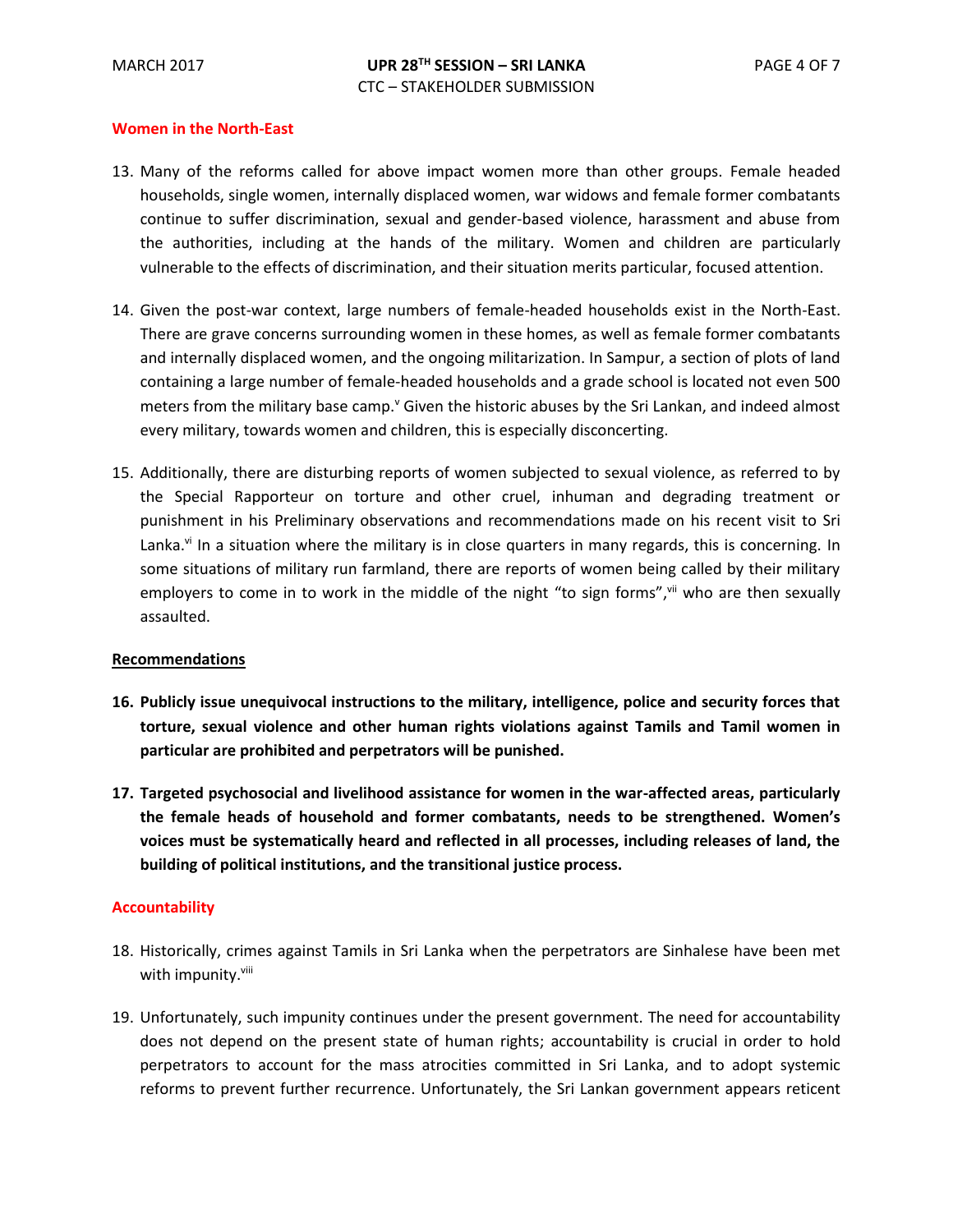to accept accountability as the *sine qua non* for the development of trust in the government and institutions by the Tamil people. It does not appear to understand that accountability is not an afterthought to, but rather coterminous with, a sustainable peace. Until such accountability is implemented, security forces will continue to operate with impunity in the North-East and sustainable peace will remain elusive.

- 20. There has been minimal progress on accountability for crimes committed during the armed conflict, as well as for ongoing violations. In fact, the government has been consistently backtracking on its promises in this regard. <sup>ix</sup> Despite the government's commitment in Operative Paragraph 6 of UNHRC resolution 30/1 to put in place an accountability mechanism with the involvement of international and foreign lawyers, judges and investigators, $x$  many high ranking officials have remarked in recent statements that no accountability mechanism is needed, $x_i$  or that accountability is not a priority.
- 21. The Consultation Task Force on Reconciliation Mechanisms ("**CTF**") and its recent report are a prime example of the Sri Lankan government backpedalling on this topic. The CTF was created by the present government. It delivered a report recommending, among other things, international involvement in a credible accountability and transitional justice mechanism. However, the government completely rejected the findings in the report.<sup>xii</sup> As both Human Rights Watch and Amnesty International note,<sup>xiii</sup> the government's rejection of the recommendations in the report is deeply disconcerting, especially given the fact the CTF represents the lowest baseline of what the Sri Lankan government committed to in resolution 30/1, and of what the High Commissioner for Human Rights Zeid Ra'ad Al Hussein, recommended in his recent report on Sri Lanka.<sup>xiv</sup>
- 22. The Office of Missing Persons Act ("**OMP**") as currently drafted is not a justice mechanism— it contains no clear links to accountability, but rather appears to serve merely as a truth mechanism. There is a discretionary provision within the OMP permitting for referrals to the "authorities" in certain cases, but only in instances where it is in the "society's interest", $x<sup>v</sup>$  which in Sri Lanka has most often been interpreted against Tamils. As it currently stands therefore, unless amendments are made in this regard, the OMP cannot be viewed as an accountability mechanism.

## **Recommendations**

- **23. Present a comprehensive strategy on transitional justice, with a timetable to implement the commitments welcomed by the UNHRC in resolution 30/1 and the recommendations contained in the present and previous reports of the High Commissioner, within six months of the UPR.**
- **24. Formulate and promptly launch a communications campaign to inform the public about the objectives, timeframe and rationale of the reconciliation agenda, identifying ownership of and commitment to the process of transitional justice and accountability, within six months of UPR.**
- **25. Make minor amendments to the OMP such that it is allowed to operate as an accountability mechanism. For example, make the link with justice clear by way of minor linguistic amendments**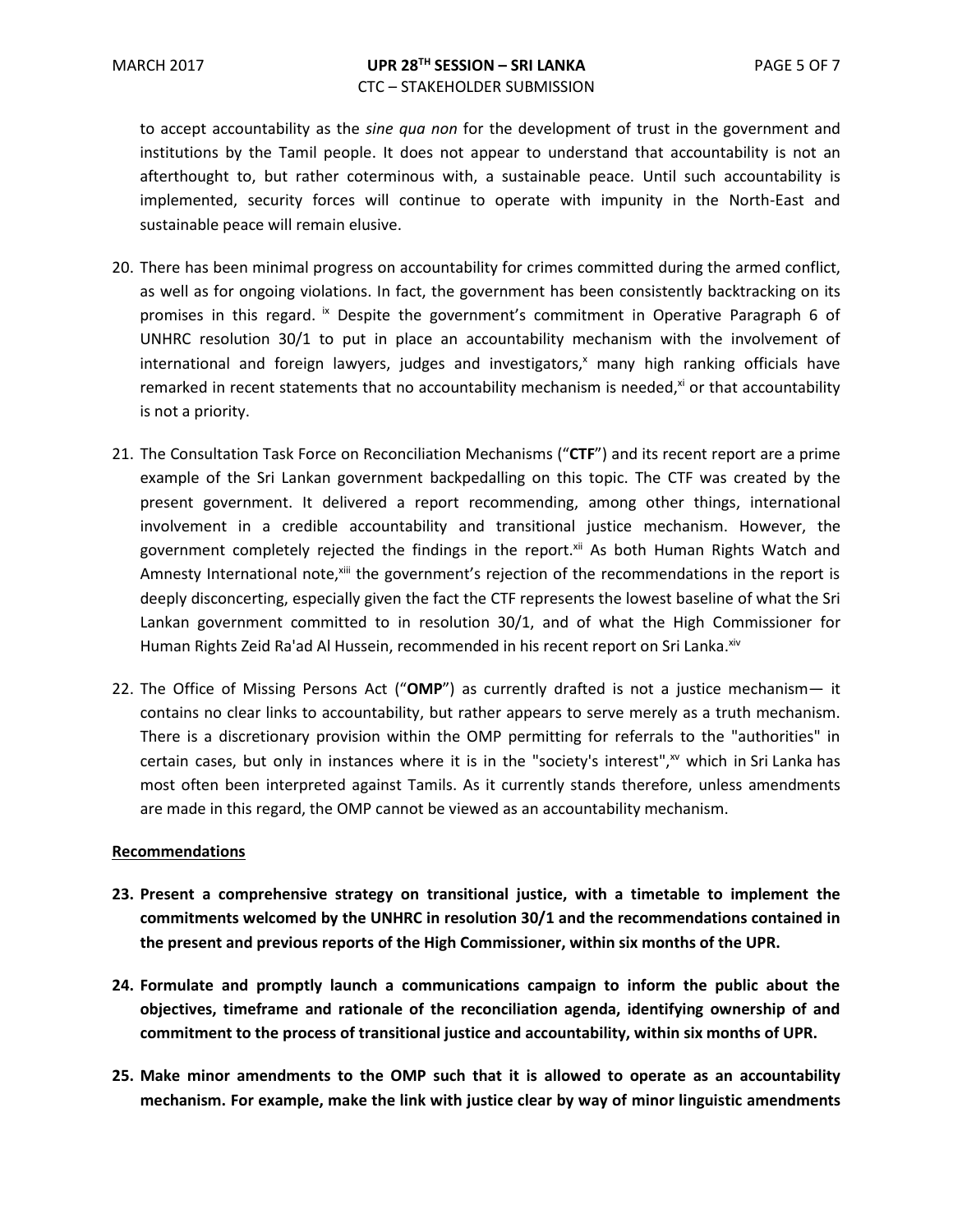**to the Act, and appoint commissioners who are capable of and willing to work on the topic of accountability.** 

- **26. Fully implement the recommendations of the High Commissioner in his February 2017 report to the UNHRC, including the call for international participation in an accountability mechanism. Adopt legislation establishing a credible accountability mechanism, which must include international judges, defence lawyers, prosecutors and investigators, to investigate allegations of violations and abuses of international human rights law and violations of international humanitarian law, and provide it with the resources necessary to enable it to prosecute those responsible promptly and effectively. This should be achieved with reference to international standards that require society involvement in national reconciliation by conducting truth-seeking and disclosure, justice through criminal prosecutions of perpetrators of serious crimes, reparation to victims and meaningful reform of institutions. Conduct extensive consultations with all stakeholders, including the diaspora, in a transparent and broadly participatory exercise that is equitable and earns the trust of all Tamils.**
- **27. Fully implement the recommendations of the Consultation Task Force on Reconciliation Mechanisms.**

# **Constitutional and Legislative Framework & Court and Legal System**

- 28. The current constitutional and legislative framework in place sets the foundation for structural discrimination against Tamils. The *Prevention of Terrorism Act* (the "**PTA**" or "**Act**") has been used to specifically target and terrorise Tamils since its inception. Constitutional negotiations begun, but have stalled. Any constitutional amendments made must be acceptable to Tamils in the North-East.
- 29. Great abuses are played out through the court system. Crimes committed against Tamils often take decades to come to trial. In the instance of the Kumarapuram massacres, where 24 Tamil civilians including 13 women and 9 children below the age of 12 and several others were critically wounded by military personnel in Trincomalee in 1996, 101 indictments were filed against each ex-officer charged. Last year, 20 years later, every single officer was acquitted. Additionally, the court process is rife with procedural inequality and abuse. Often, court proceedings take place only in one language, Sinhala. In one instance observed just last year, a court case had been ongoing for 14 years. The accused was Tamil, as was his defense counsel. Everyone else in the courtroom was Sinhalese. Since no interpreter was present, the proceedings took place in Sinhalese.<sup>xvi</sup>

## **Recommendations**

**30. With respect to its recent oral commitments, immediately repeal the PTA, release all political prisoners detained currently under the Act, and establish a moratorium for the use of the Act for new arrests until replacement legislation is enacted. Replacement legislation must contain safeguards against arbitrary arrest and torture or cruel, inhuman or degrading treatment, as well as provisions for access to legal counsel in the language spoken by the accused from the moment**